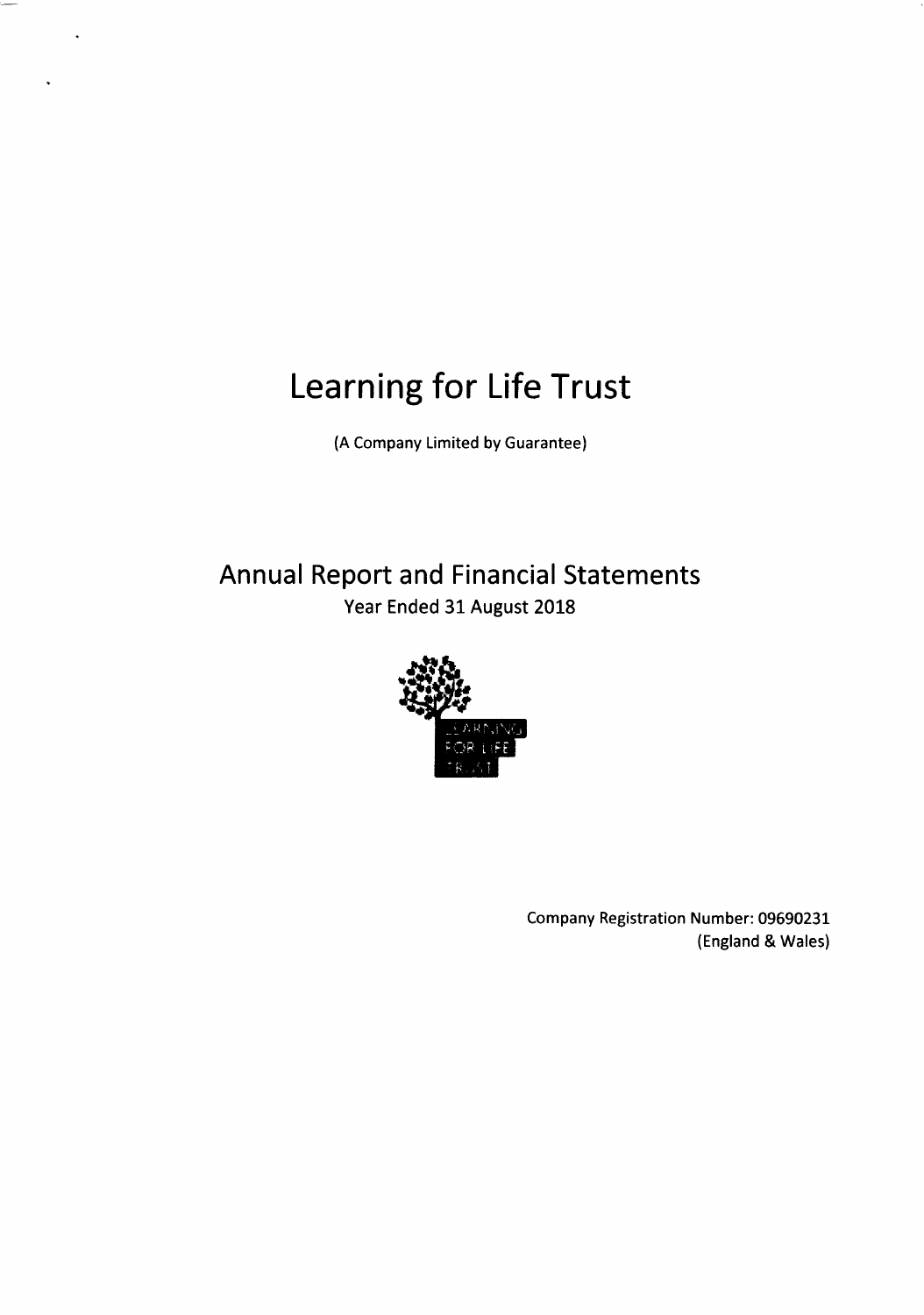$\sim 10^4$ 

 $\hat{\mathbf{v}}$ 

| <b>Contents</b>                                                              | Page |
|------------------------------------------------------------------------------|------|
| <b>Reference and Administrative Details</b>                                  | 1    |
| <b>Trustees' Report</b>                                                      | з    |
| <b>Governance Statement</b>                                                  | 11   |
| Statement on Regularity, Propriety and Compliance                            | 14   |
| <b>Statement of Trustees' Responsibilities</b>                               | 15   |
| Independent Auditor's Report on the Financial Statements                     | 16   |
| Independent Reporting Accountant's Report on Regularity                      | 19   |
| Statement of Financial Activities incorporating Income & Expenditure Account | 21   |
| <b>Balance Sheet</b>                                                         | 22   |
| <b>Statement of Cash Flows</b>                                               | 23   |
| Notes to the Financial Statements, incorporating:                            |      |
| <b>Statement of Accounting Policies</b>                                      | 24   |
| <b>Other Notes to the Financial Statements</b>                               | 30   |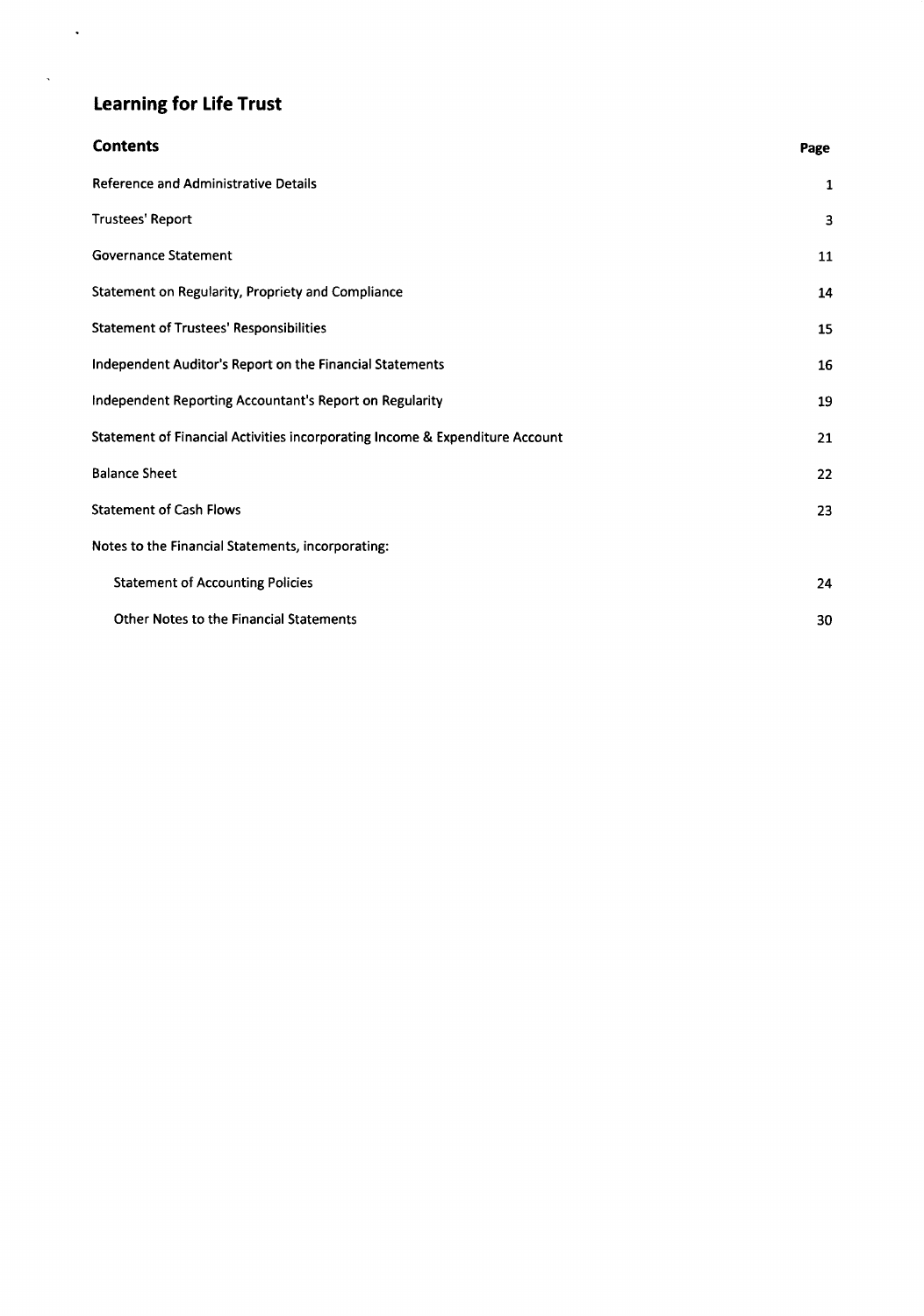### Reference and Administrative Details

The trustees, who are also directors for the purposes of company law, present their report and the financial statements of the company for the period ended 31 August 2018.

|                                                   |                               |                                         | <b>Appointed</b> | <b>Resigned</b> |
|---------------------------------------------------|-------------------------------|-----------------------------------------|------------------|-----------------|
| <b>Members</b>                                    |                               |                                         |                  |                 |
|                                                   | Mrs D Yoxall                  |                                         |                  | 07/03/2018      |
|                                                   | Mrs L Lister                  |                                         |                  | 07/03/2018      |
|                                                   | <b>Mrs E Goodfellow</b>       |                                         |                  | 07/03/2018      |
|                                                   | Mr A J McCarthy               |                                         | 07/03/2018       |                 |
|                                                   | Ms E L Kidd                   |                                         | 07/03/2018       |                 |
|                                                   | Mr J Cowan                    |                                         | 07/03/2018       |                 |
|                                                   | Mrs S Spencer                 |                                         | 07/03/2018       |                 |
| <b>Trustees</b>                                   |                               |                                         |                  |                 |
|                                                   | Mr O Nicols (Chair)           |                                         |                  |                 |
|                                                   | <b>Mrs V Bennett</b>          |                                         |                  |                 |
|                                                   | Mr C Smith                    |                                         |                  |                 |
|                                                   |                               | Mr C Steele (Headteacher and Accounting | 01/09/2017       |                 |
|                                                   |                               | Officer from 01/09/2017)                |                  |                 |
|                                                   | Mr A Cooney                   |                                         |                  |                 |
| Local Governing Body for Fairfield Primary School |                               |                                         |                  |                 |
|                                                   | Mr O Nicols (Parent Governor) |                                         |                  |                 |
|                                                   | Mrs V Bennett (Chair)         |                                         |                  |                 |
|                                                   | Mr C Smith                    |                                         |                  |                 |
|                                                   | Mrs J Sutton (Staff)          |                                         |                  |                 |
|                                                   | Mrs S Sapsford                |                                         |                  |                 |
|                                                   |                               | Mr A Cooney (Parent Governor)           |                  |                 |
|                                                   | Mrs H L Kozich                |                                         | 16/11/2017       | 19/07/2018      |
|                                                   | Mrs H L Woodhead              |                                         | 16/11/2017       |                 |
|                                                   | Mr J G Stephens               |                                         | 16/11/2017       |                 |
|                                                   | Mrs M A Edmondson             |                                         | 16/11/2017       |                 |
|                                                   | Mrs C Collings                |                                         | 04/01/2018       |                 |
| <b>Company Secretary</b>                          | <b>Mrs C Parker</b>           |                                         |                  |                 |
| <b>Senior Management Team</b>                     |                               |                                         |                  |                 |
| • Headteacher                                     | Mr C Steele                   |                                         | 01/09/2017       |                 |
| • Deputy Headteacher                              | Mrs J Sutton                  |                                         |                  |                 |
| • SENCO                                           | Mrs S Johnson                 |                                         |                  | 13/04/2018      |
|                                                   | <b>Mrs H Birkett</b>          |                                         | 13/04/2018       |                 |
| • Early Years Lead                                | Mrs L Harrison                |                                         |                  |                 |
| • School Business Manager                         | Mrs C Parker                  |                                         |                  |                 |
| <b>Company Name</b>                               | Learning for Life Trust       |                                         |                  |                 |
|                                                   |                               |                                         |                  |                 |
| <b>Principal and Registered Office</b>            | Gallowbarrow                  |                                         |                  |                 |
|                                                   | Cockermouth                   |                                         |                  |                 |
|                                                   | CA13 ODX                      |                                         |                  |                 |
| <b>Company Registration Number</b>                | 09690231                      | (England & Wales)                       |                  |                 |

 $\hat{\bullet}$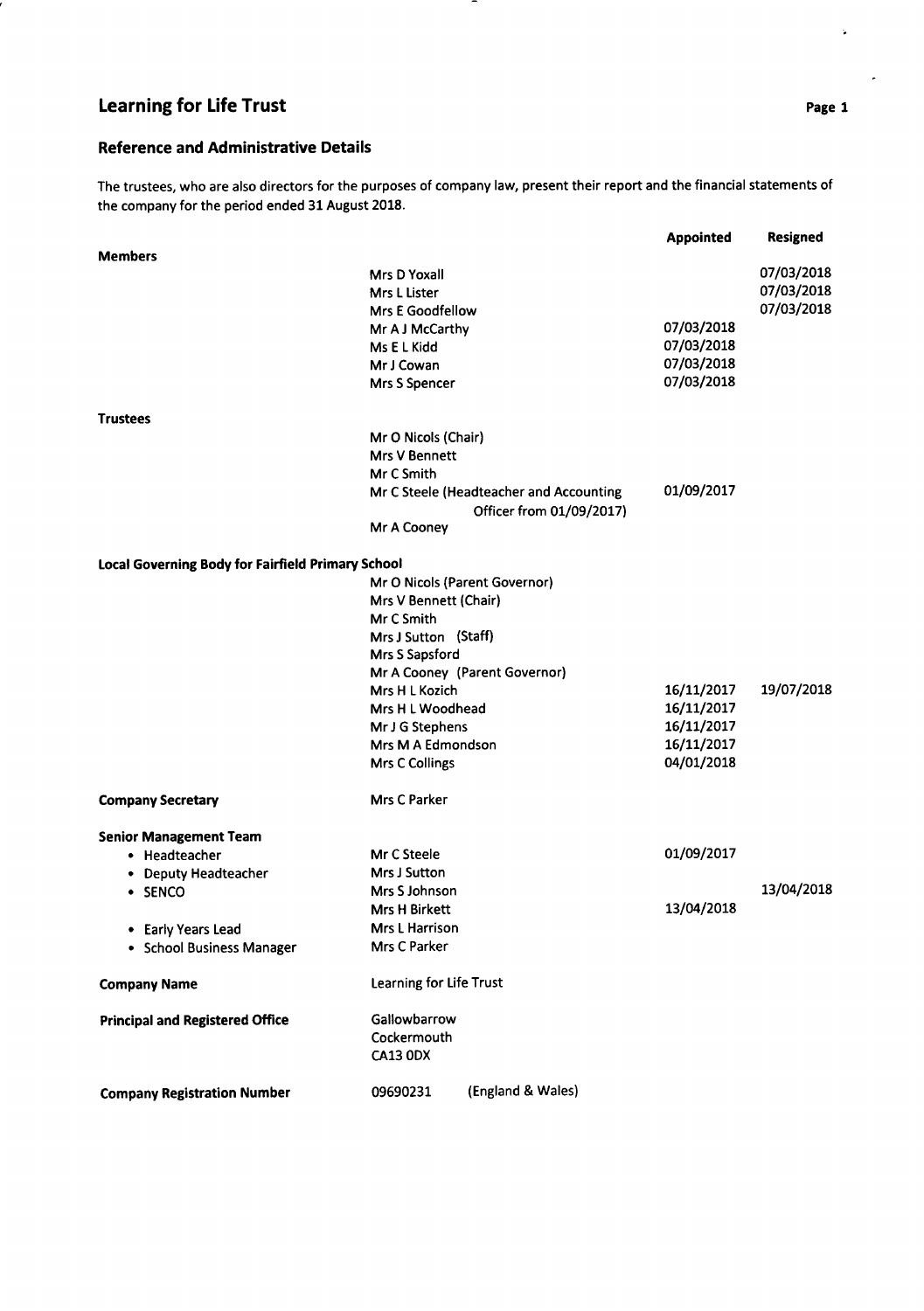$\hat{\mathbf{r}}$ 

 $\overline{\phantom{a}}$ 

### Reference and Administrative Details (continued)

| <b>Independent Auditor</b> | Saint and Co                  |
|----------------------------|-------------------------------|
|                            | <b>The Old Police Station</b> |
|                            | <b>Church Street</b>          |
|                            | Ambleside                     |
|                            | Cumbria                       |
|                            | <b>LA22 OBT</b>               |
| <b>Bankers</b>             | Lloyds Bank Plc               |
|                            | Keswick Branch                |
|                            | PO Box 1000                   |
|                            | Andover                       |
|                            | BX1 1LT                       |
| <b>Solicitors</b>          | Burnetts                      |
|                            | 6 Victoria Place              |
|                            | Carlisle                      |
|                            | Cumbria                       |

cA1 1ES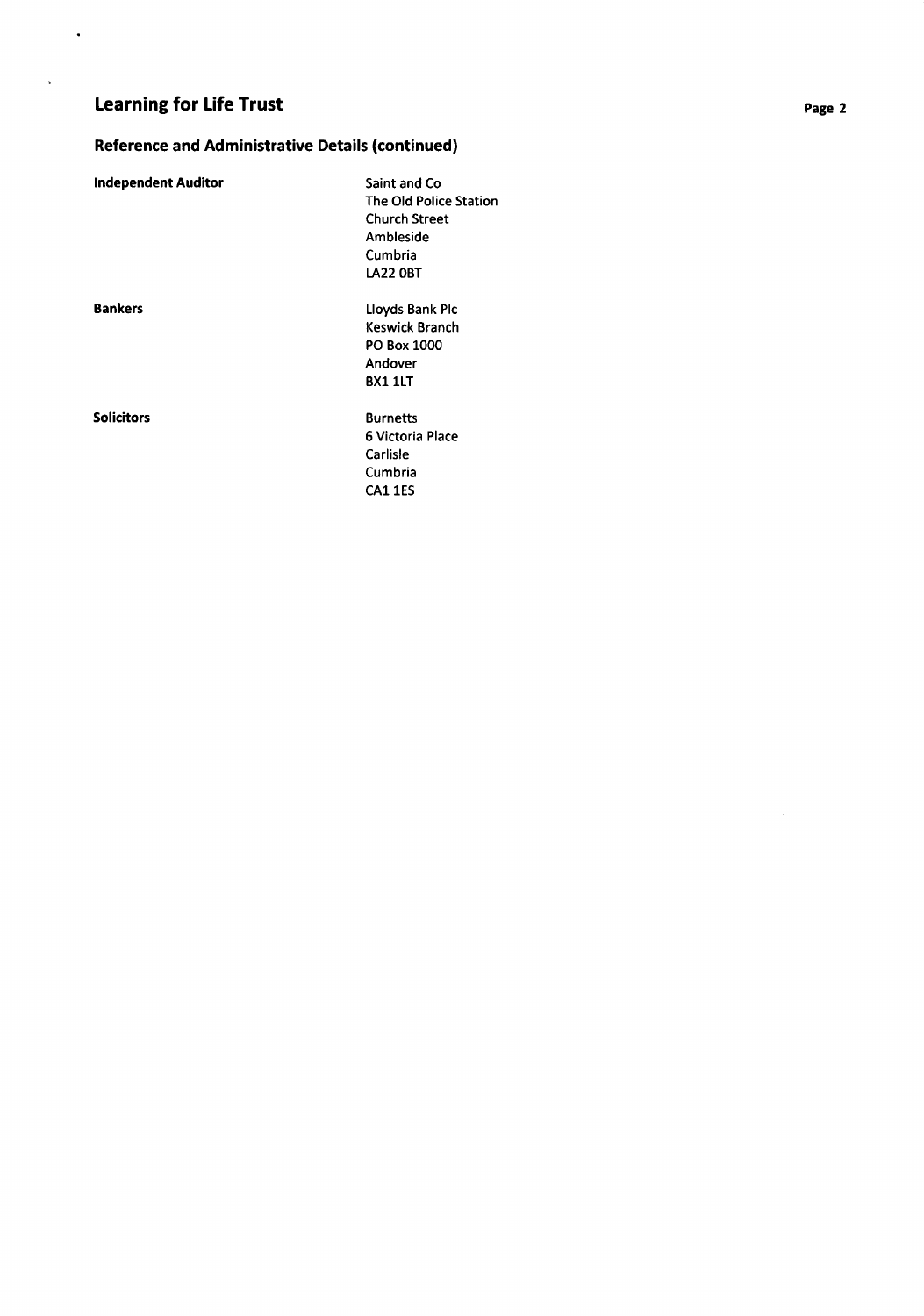### **Trustees' Report**

The Trustees present their annual report together with the financial statements and auditors' report of the Charitable Company for the period 01 September 2017 to 31 August 2018. The annual report serves the purpose of both a Trustees' report, and a Directors' report under company law.

The Trust operates one primary academy for pupils aged 3 to 11 in Cockermouth. Fairfield Primary has a pupil capacity of 420 and had a roll of 352 in the school census in summer 2018.

### Structure, Governance and Management

### Constitution

The Academy Trust was incorporated on 16 July 2015. The Academy Trust is a company limited by guarantee and an exempt charity. The Charitable Company's Memorandum and Articles of Association are the primary governing documents of the Academy Trust.

The Trustees of Learning for Life Trust are also the directors of the Charitable Company for the purposes of company law. The Charitable Company is known as Learning for Life Trust. Details of the Trustees who served throughout the year, except as noted, are included in the Reference and Administrative Details. The Board of Trustees has formally met 3 times during the year.

### Members' Liability

Each member of the Charitable Company undertakes to contribute to the assets of the Company in the event of it being wound up while he/she is a member, or within one year after he/she ceases to be a member, such amount as may be required, not exceeding £10, for the debts and liabilities contracted before they cease to be a member.

### Trustee's lndemnities

ln respect of the Trustees, the Academy Trust holds professional indemnity insurance via the Department of Education's risk protection arrangements.

### Method of Recruitment and Appointment or Election of Governors

Trustees are appointed for a four year period, except that this time limit does not apply to the Headteacher. Subject to remaining eligible to be a particular type of Trustee, any Trustee can be re-appointed or re-elected. When appointing new Trustees, the Board will give consideration to the skills and experience mix of existing Trustees in order to ensure that the Board has the necessary skills to contribute fully to the Trust's development.

### Policies and Procedures Adopted for the lnduction and Training of Trustees.

The training and induction provided for new Trustees will depend upon their existing experience but includes a tour of all the Academies within the Trust and a chance to meet staff and pupils. All Trustees are provided with copies of policies, procedures, minutes, accounts, budgets, plans and other documents that they need to undertake their role as Trustees.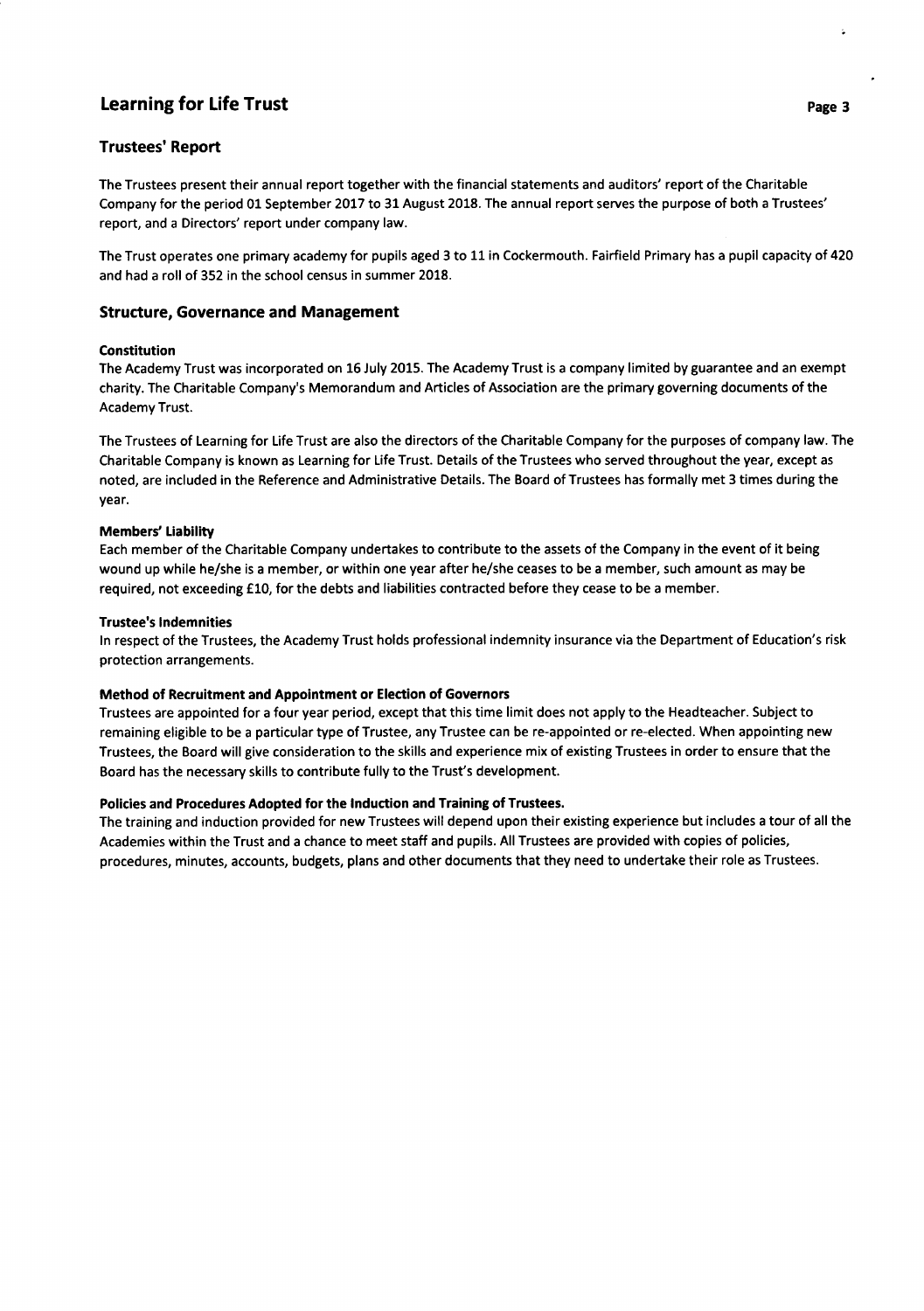### Learning for Life Trust passes and the contract of the contract of the passes of the passes of the passes of the passes of the passes of the passes of the passes of the passes of the passes of the passes of the passes of t

### Trustees' Report {continued}

#### Organisationa! Structure

The Board of Trustees normally meets once each term. During our third year as a Trust the Board has continued in developing its strategy, terms of reference, scheme of delegation and policies and procedures for School Local Governing Bodies, who may join the Trust in time. Over the year the key focus has been in consolidating school performance ensuring that the school is in as good a position as possible. Fairfield Primary School was subject to an Ofsted visit in July 2018, which resulted in <sup>a</sup> letter confirming a continued good standard.

It is an expectation that as the Trust grows it should receive reports and Key Performance lndicators from all School Governing Bodies as they join the trust.

The operation of the Trust and the School/s within the Trust is clearly laid out in our Scheme of Delegation.

Currently, the multi academy trust is a single academy trust with one school, Fairfield Primary School. A local governing body provides governance of Fairfield Primary School under the remit of the scheme of delegation. Two sub committees provide indepth scrutiny; Standards Committee, providing scrutiny of curriculum and standards, and the Resource Committee to review and manage budget, and oversee health and safety including safeguarding policy and procedures and building maintenance.

### Arrangements for setting pay and remuneration of key management personnel

The pay and remuneration structure of the MAT is set by Trustees. Trustees with support and guidance of an external consultant, define where the Headteacher role is within that scale. This is reviewed annually. At school level, the Headteacher and LGB are responsible for the appraisal and pay reveiw process for all staff.

### Trade union facility time

The academy trust has no relevant union officials.

### Related Parties and other Connected Charities and Organisations

The multi academy trust is made up of the following schools:

. Fairfield Primary School Academy

There are no other connected organisations however the academy trust works very closely with a group of schools sharing good practice and undertaking Peer to Peer reviews with each school.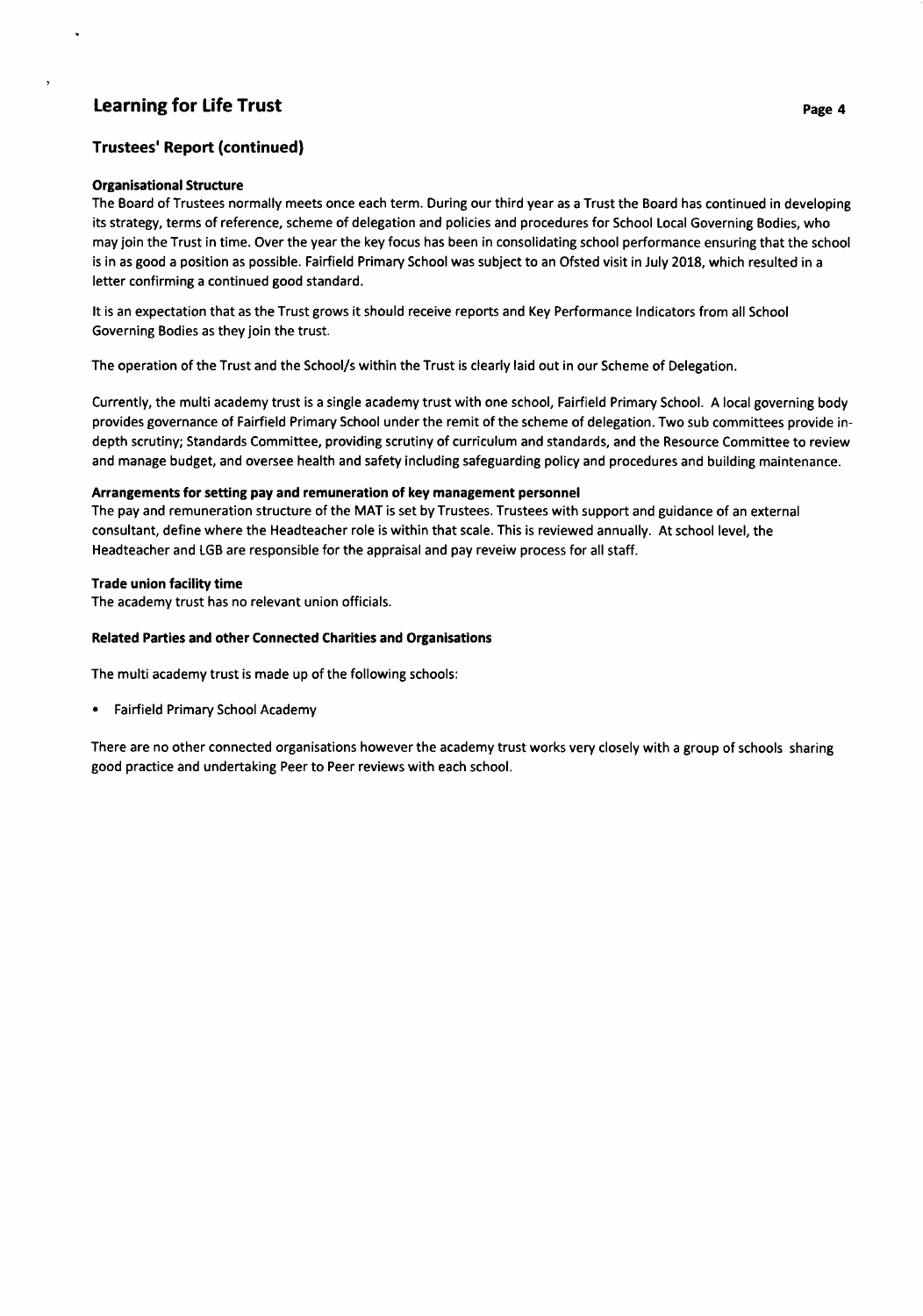### Trustees' Report (continued)

### Obiectives and Activities

### Objects and Aims

The Academy Trust's object is specifically restricted to the provision for the public benefit education in the United Kingdom, by establishing and managing the school and promoting a broad and balanced curriculum for all students.

The aims of the trust are to achieve academic excellence and produce lifelong learners in a safe and nurturing environment:

- . achieving academic excellence through courageous, inspiring and innovative teaching and continuous improvement.
- . achieving lifelong learners who are effective learners part of the wider world.
- . achieving a safe and nurturing environment, with mutual trust and respect and equal partnerships celebrating diversity.

### Objectives, Strategies and Activities

Key priorities for the next three years can be found in the ongoing MAT Development Plan of the Learning for Life Trust. A strategic overview is compiled each term followed by a termly evaluation by all stakeholders.

Schools hold their own Self-Evaluation Documents and School lmprovement Plans.

The key activities and targets for the Trust have been formulated as the MAT improvement plan, and this lays out:

#### Vision and volues

developing a strategy for communicating the trust vision

### Business, Financiol and Operationol motters

- . developing further strategies for income generation
- continue to employ reputable accountancy services for the Trust and review annually
- ensure all personnel have relevant training to run a high performing MAT.

#### Growth Strotegy, Bronding ond Morketing

. develop branding and marketing materials and a growth strategy

#### Quolity ossuronce

. continue to develop systems for monitoring performance of academies

#### Public Benefit

The Trustees have given consideration to the charity commission's general guidance on public benefit and in particular to its supplementary guidance on education. The Trustees confirm that they have complied with the duty in Section 17(5) of the Charities Act 2011 to have due regard to the Charity Commission's general guidance on public benefit in exercising their powers or duties. They have referred to this guidance when reviewing the Academy's aims and objectives and in planning its future activities.

The Academy's objective is to advance for the public benefit education in this area, in particular, developing a school offering a broad and balanced curriculum which helps all students to fulfil their potential.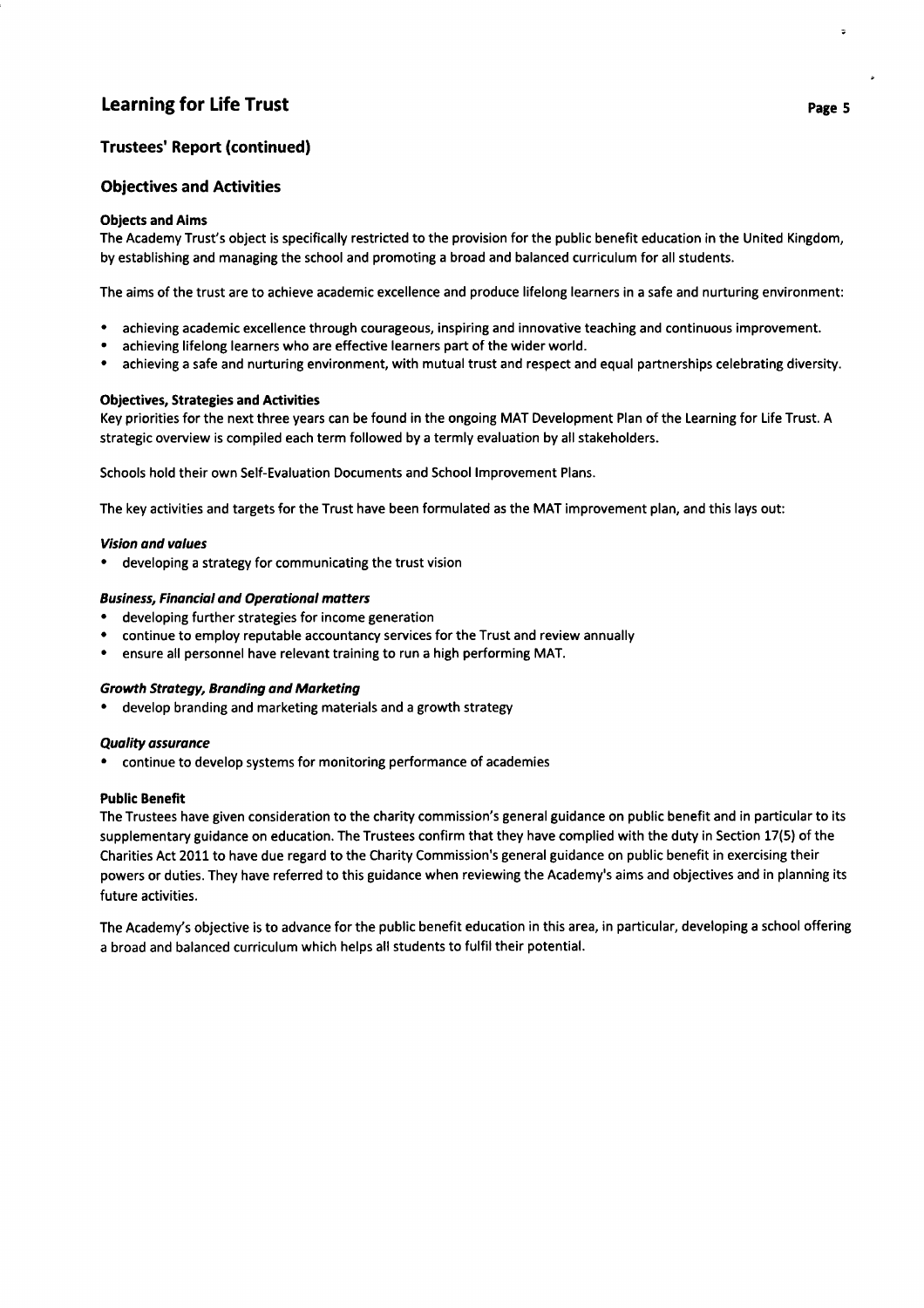### Trustees' Report (continued)

### Strategic Report

Achievements and Performance

### Key Financial Performance lndicators

### **KEY STAGE 1 RESULTS**

|                                           | PUPILS ACHIEVING EXPECTED STANDARD |                            |                            |                                               |  |
|-------------------------------------------|------------------------------------|----------------------------|----------------------------|-----------------------------------------------|--|
|                                           | Schools'<br>Result                 | <b>Cumbrian</b><br>Average | <b>National</b><br>Average | Difference of<br>school to<br><b>National</b> |  |
| <b>Reading</b>                            | 82.0%                              | 75%                        | 75%                        | 7.0%                                          |  |
| <b>Writing</b>                            | 80.0%                              | 69%                        | 70%                        | 10.0%                                         |  |
| Spelling, Punctuation and Grammar         |                                    |                            |                            |                                               |  |
| <b>Mathematics</b>                        | 86.0%                              | 75%                        | 76%                        | 10.0%                                         |  |
| Reading, Writing and Mathematics combined | 80.0%                              | 64%                        | 65%                        | 15.0%                                         |  |

Number of pupils in cohort - 43

| Year 1 Phonics Screening Results 2018 | Pupils meeting the expected standard |
|---------------------------------------|--------------------------------------|
| School results                        | <b>National results</b>              |
| 84%                                   | 81%                                  |

Number of pupils in cohort - <sup>49</sup>

### **KEY STAGE 2 RESULTS**

#### Number in cohort 51

Pupils achieving a scaled score of 100 or more at the end of KS2

|                                                      | <b>Pupils Achieving Expected Standard</b> |                            |                            | <b>Pupils Achieving Higher</b><br>Standard |                                   |
|------------------------------------------------------|-------------------------------------------|----------------------------|----------------------------|--------------------------------------------|-----------------------------------|
|                                                      | Schools'<br><b>Result</b>                 | <b>Cumbrian</b><br>Average | <b>National</b><br>Average | Schools'<br><b>Result</b>                  | <b>National</b><br><b>Average</b> |
| Reading                                              | 84%                                       | 77%                        | 75%                        | 39%                                        | 25%                               |
| <b>Writing</b>                                       | 86%                                       | 77%                        | 76%                        | 43%                                        | 18%                               |
| <b>Spelling, Punctuation and Grammar</b>             | 80%                                       | 78%                        | 78%                        | 45%                                        | 31%                               |
| <b>Mathematics</b>                                   | 90%                                       | 75%                        | 76%                        | 27%                                        | 23%                               |
| <b>Reading, Writing and Mathematics</b><br>lcombined | 80%                                       | 64%                        | 64%                        | 18%                                        | 10%                               |

N.B. National 'Floor Standard' for attainment is 65% for all subjects combined  $* = A$  scaled score of 110 or more is the threshold for a pupil's performance to be viewed as being to a higher standard than expected.

### AVERAGE PROGRESS

|                    | <b>School's Progress</b> | <b>Compared to National</b><br>Average |  |
|--------------------|--------------------------|----------------------------------------|--|
| <b>Reading</b>     | 2.27                     |                                        |  |
| <b>Writing</b>     | 4.07                     |                                        |  |
| <b>Mathematics</b> | 2.18                     |                                        |  |

This is calculated using as a value added measure from KS1 to KS2. It is based on value added in each of reading, writi and maths compared with the scores of pupils with the same Key Stage 1 results.

National 0\* 0\* 0\* \* = The calculating of 'Value Added' nationally ensures that average progress is zero.

N.B. The government's progress floor targets for KS2: - 5 in Reading; -7 in Writing - 5 in Maths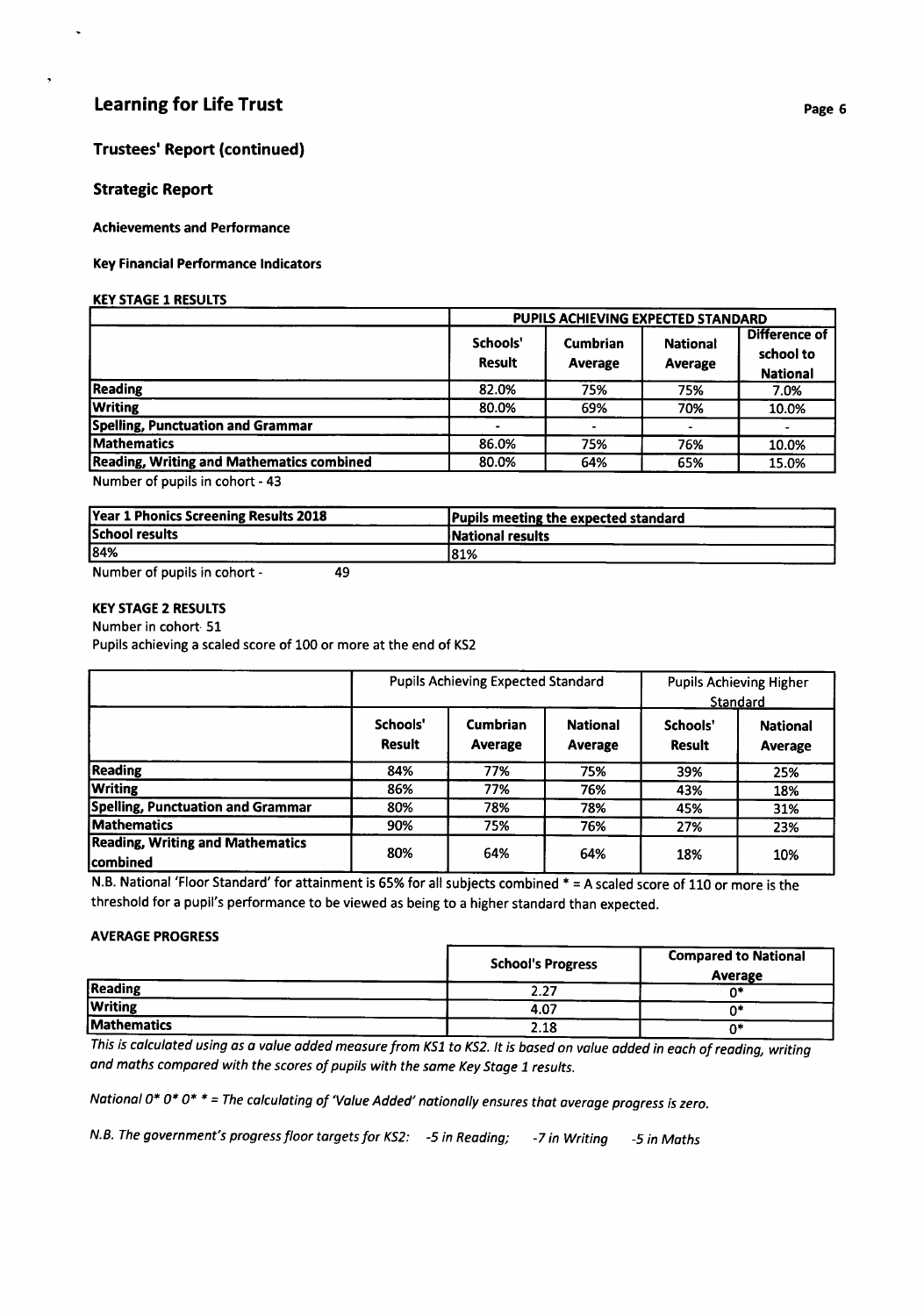### Learning for Life Trust passes of the contract of the contract of the contract of the contract of the contract of the contract of the contract of the contract of the contract of the contract of the contract of the contract

### Trustees' Report (continued)

#### lnterpreting progress scores

Progress scores will be centred around 0, with most schools within the range of -5 to +5.

- . A score of 0 means pupils in this school on average do about as well at KS2 as those with similar prior attainment nationally.
- A positive score means pupils in this school on average do better at KS2 as those with similar prior attainment nationally.
- . A negative score means pupils in this school on average do worse at KS2 as those with similar prior attainment nationally.
- . A negative score does not mean that pupils did not make any progress, rather it means they made less progress than other pupils nationally with similar starting points.

### **AVERAGE SCALED SCORES**

|                                   | <b>School</b> | <b>Cumbria</b><br>Average | <b>National</b><br>Average |
|-----------------------------------|---------------|---------------------------|----------------------------|
| <b>Reading</b>                    | 107           | 105                       | 104                        |
| Spelling, Punctuation and Grammar | 107           | 106                       | 106                        |
| <b>Mathematics</b>                | 106           | 104                       | 103                        |

### **EARLY YEARS DATA**

|                   | Cohort        | % of pupils achieving a GLD |       |  |
|-------------------|---------------|-----------------------------|-------|--|
|                   | <b>School</b> | <b>National</b>             |       |  |
| <b>All pupils</b> | 41            | 77.0%                       | 71.0% |  |
| Male              | 22            | 65.0%                       | 65.0% |  |
| Female            | 19            | 77.0%                       | 78.0% |  |
| <b>FSM</b>        |               | 50.0%<br>56.0%              |       |  |
| Non FSM           | 39            | 74.0%                       | 71.0% |  |

|                 | Percentage of pupils achieving at least expected in |                                     |                 |                |                |               |                                  |  |
|-----------------|-----------------------------------------------------|-------------------------------------|-----------------|----------------|----------------|---------------|----------------------------------|--|
|                 |                                                     | <b>Communication &amp; Language</b> |                 |                | Literacy       |               | <b>Mathematics</b>               |  |
|                 | Listening &<br><b>Communication</b>                 | <b>Understanding</b>                | <b>Speaking</b> | <b>Reading</b> | <b>Writing</b> | <b>Number</b> | Shape, Space &<br><b>Measure</b> |  |
| School          | 95%                                                 | 90%                                 | 92%             | 85%            | 80%            | 82%           | 87%                              |  |
| <b>National</b> | 85%                                                 | 85%                                 | 85%             | 76%            | 73%            | 79%           | 81%                              |  |

|                   |                 | Percentage of pupils achieving at least expected in                     |                        |                |                                                    |                                       |  |  |
|-------------------|-----------------|-------------------------------------------------------------------------|------------------------|----------------|----------------------------------------------------|---------------------------------------|--|--|
|                   |                 | <b>Physical Development</b><br>Personal, Social & Emotional Development |                        |                |                                                    |                                       |  |  |
|                   |                 | Moving &<br><b>Handling</b>                                             | l Health & Self Care l | Self-awareness | Self-Confidence & Managing Feelings<br>& Behaviour | <b>Making</b><br><b>Relationships</b> |  |  |
| <b>All Pupils</b> | lSchool         | 95%                                                                     | 97%                    | 97%            | 92%                                                | 97%                                   |  |  |
|                   | <b>National</b> | 89%                                                                     | 91%                    | 88%            | 87%                                                | 89%                                   |  |  |

|            |                 | Percentage of pupils achieving at least expected in |                                   |                   |                                                      |                                     |
|------------|-----------------|-----------------------------------------------------|-----------------------------------|-------------------|------------------------------------------------------|-------------------------------------|
|            |                 |                                                     | <b>Understanding of the World</b> |                   |                                                      | <b>Expressive Arts &amp; Design</b> |
|            |                 | People &<br>communities                             | <b>The World</b>                  | <b>Technology</b> | <b>Exploring and</b><br>using media and<br>materials | <b>Being Imaginative</b>            |
| All Pupils | <b>School</b>   | 88%                                                 | 85%                               | 100%              | 98%                                                  | 93%                                 |
|            | <b>National</b> | 86%                                                 | 86%                               | 93%               | 89%                                                  | 88%                                 |

Data taken from Gov.uk National Statistics Early Years Foundation Stage Profile results 2017 to 2018.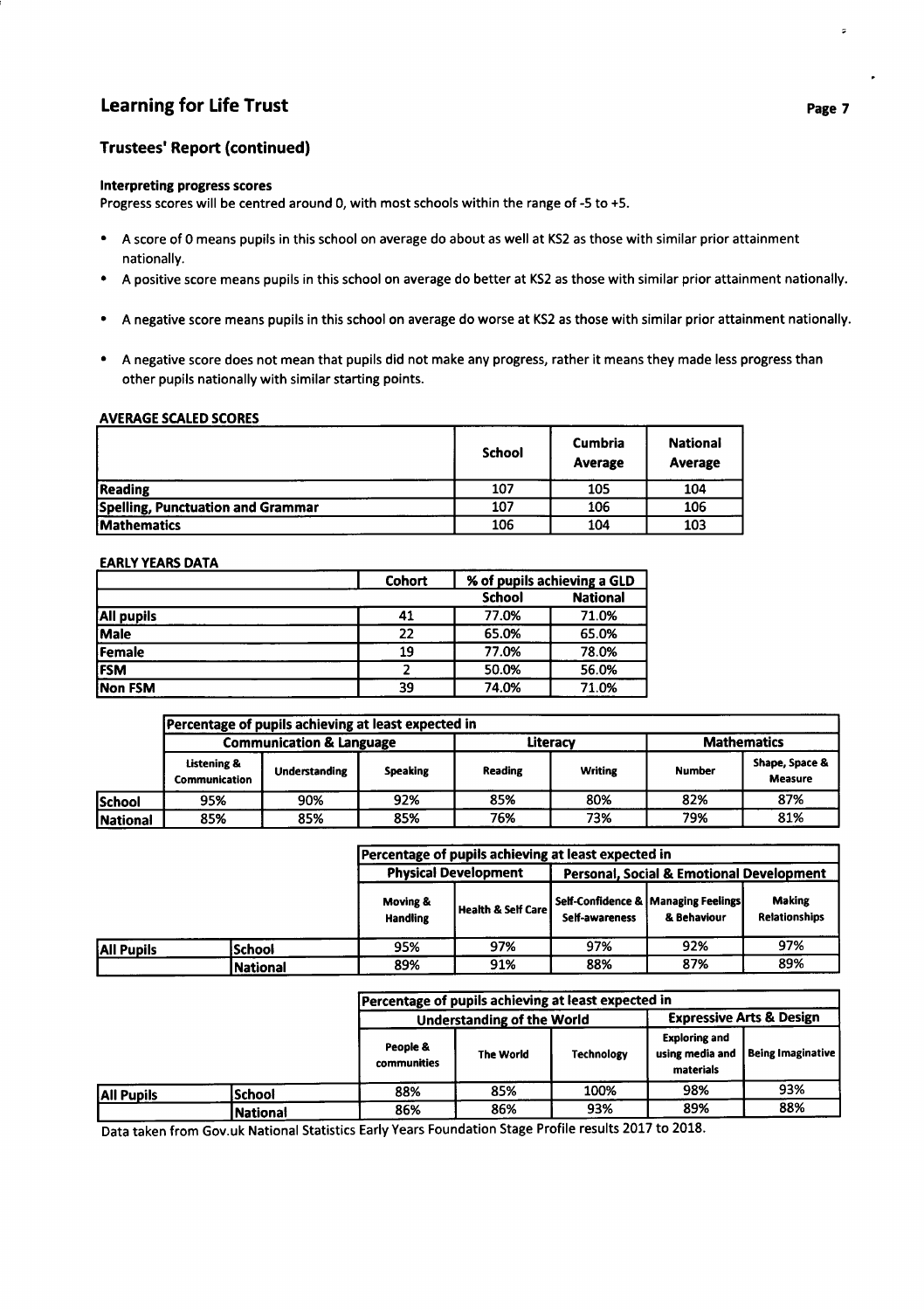### Trustees' Report (continued)

To ensure that standards are continually assessed, the Trust ensures that schools operate a rigourous monitoring calendar including regular work scrutinies, Learning Walks and other monitoring activities to ensure standards remain high. This will include a programme of lesson observations, which are undertaken by the senior managers.

In the case of Fairfield Primary School, during the year 2017/18 100% of lessons observed were judged to be Good or better. ln addition, external reviews of the school's performance were undertaken through a peer to peer review by two Headteachers from other partnership schools. The peer to peer review validated the evaluation of the school. The school also recieved a monitoring visit by Osfted in July 2018 and they reported that the school remains'good'.

The Trust was not successful at obtaining Condition lmprovement Funding for site safegurding/security updgrades to Fairfield Primary School. This was the second time of submission. Following receipt of a buildings condition survey at Fairfield Primary School, the 2018/19 CIF bids will focus on the repair of the Lower and Middle building roofs and ceilings as well as window replacements throughtout the same buildings. These bids will be submitted in December 2018.

ln order to ensure that staff are well trained, schools hold CPD days inline with school development plans. ln the case of Fairfield, training this year enabled all staff to gain further understanding of the teaching of Reading and Writing. Fairfield Primary School have had recognition throught two county based awards. We recieved the 'Best Primary School' award at the 2018 Golden Apple Awards and the 'Active Education' award at Cumbria Sports Awards 2018.

The Fairfield Primary School PTA continue to be an asset to the school and have this year raised in excess of €8K which will be used to invest further in outdoor adventure playground equipment for EYFS/Key Stage 1 and Key Stage 2.

ln terms of capital spending, a rolling programme for the replacement of ageing and problematic ICT equipment has been established and further interactive TVs and teacher laptops have been purchased to replace old lnteractive Whiteboards within Fairfield Primary School.

#### Going Concern

After making appropriate enquiries, the board of trustees has a reasonable expectation that the academy trust has adequate resources to continue in operational existence for the foreseeable future. For this reason it continues to adopt the going concern basis in preparing the financial statements. Further details regarding the adoption of the going concern basis can be found in the Statement of Accounting Policies.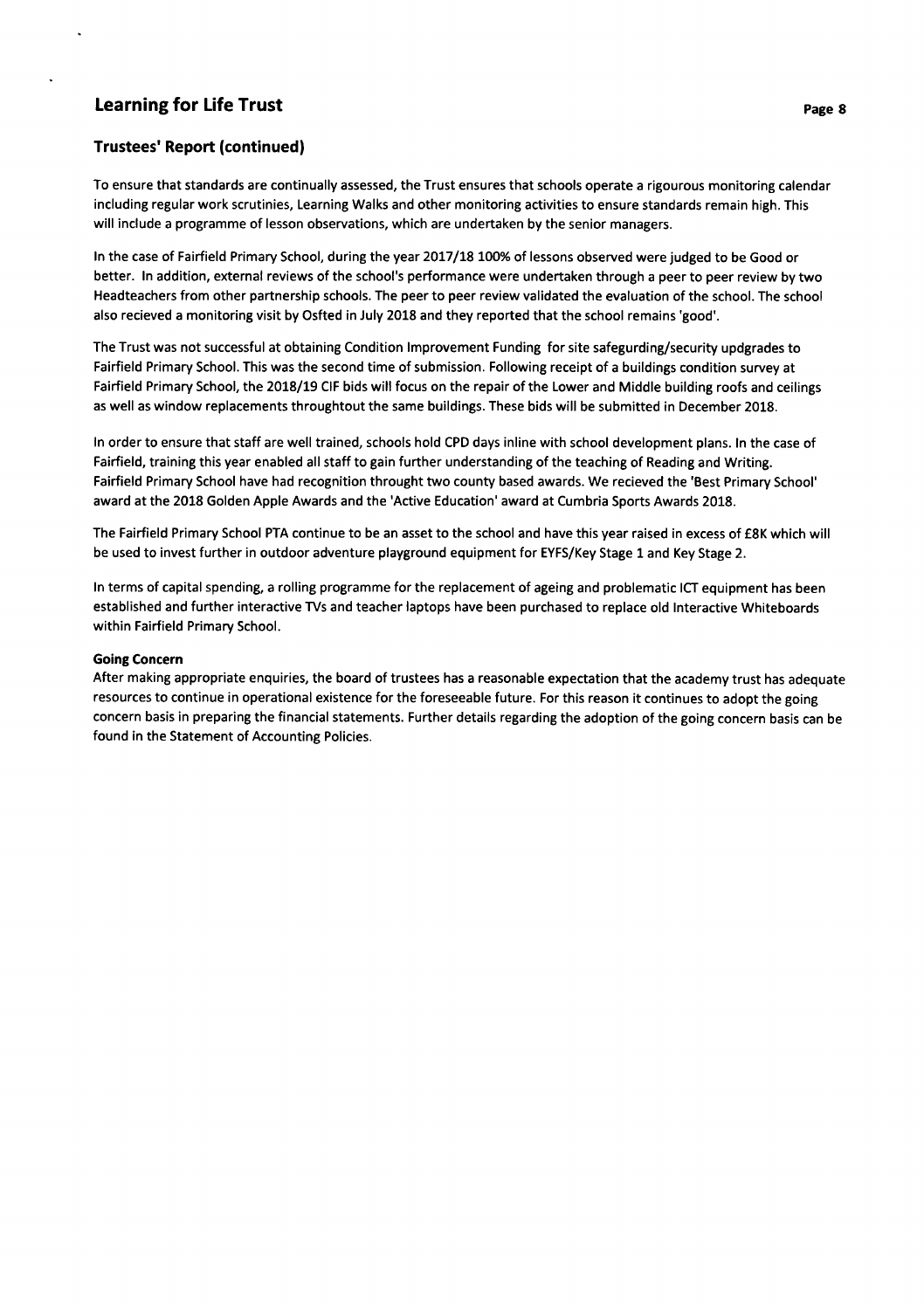### Trustees' Report (continued)

### **Financial Review**

### Financial Review

The Academy Trust's accounting period is 01 September 2017 to 31 August 2018.

During the period under review, the majority of the Academy Trust's income was obtained from the DfE in the form of recurrent grants, the use of which was restricted to the Academy's educational activities. The grants received during the accounting period and the associated expenditure are shown as restricted funds in the Statement of Financial Activities.

During the year, the school received total revenue funding for Charitable activities of £1,621,361, of which £1,253,898 was from the DfE in the form of GAG funding (77%).

Revenue expenditure was £1,772,193, of which staffing is the main area of cost at £1,339,857 (78%).

### Reserves Poliry

At the end of the period the governors were holding £166,991 in restricted general funds (GAG £160,991) and £219,946 in unrestricted funds, which are within DfE guidelines. The trustees review the level of reserves annually as part of its budget planning cycle, and aims to carry forward a prudent level of resources from General Annual Grant as a contingency for future unforeseen circumstances, and as contributions towards future capital improvement programmes.

### Funds in Deficit

The Academy holds a deficit on the local government pension scheme of £747,000. In the event of the closure of the Academy, this deficit would be met by the DfE.

### lnvestment Policy

ln a period of financial uncertainty and historically low interest rates, the Academy Trust's policy has been to maximise liquidity and minimise risk. This policy will be kept under review.

### Principa! Risks and Uncertainties

The principal risks to the Academy are financial and result from the projected deficit on the Local Government Pension Scheme, and from the proposed changes to the funding formulas. The Academy is operating in a period of considerable financial uncertainty with regard to public funding. Long term financial planning is focused on maintaining the breadth and quality of the school's curriculum.

#### Financial and Risk Management Objectives and Policies

The trustees are responsible for the management of the risks the Academy is exposed, and have undertaken a review of risks associated with its activities. The major risks that have been identified are recorded on the Academy's Risk Register, and procedures are being developed to manage the risk.

#### Principal Funding Sources

The majority of the academy's income is obtained from the Education and Skills Funding Agency (ESFA) and the Local Authority in the form of grants, the use of which is restricted to particular purposes.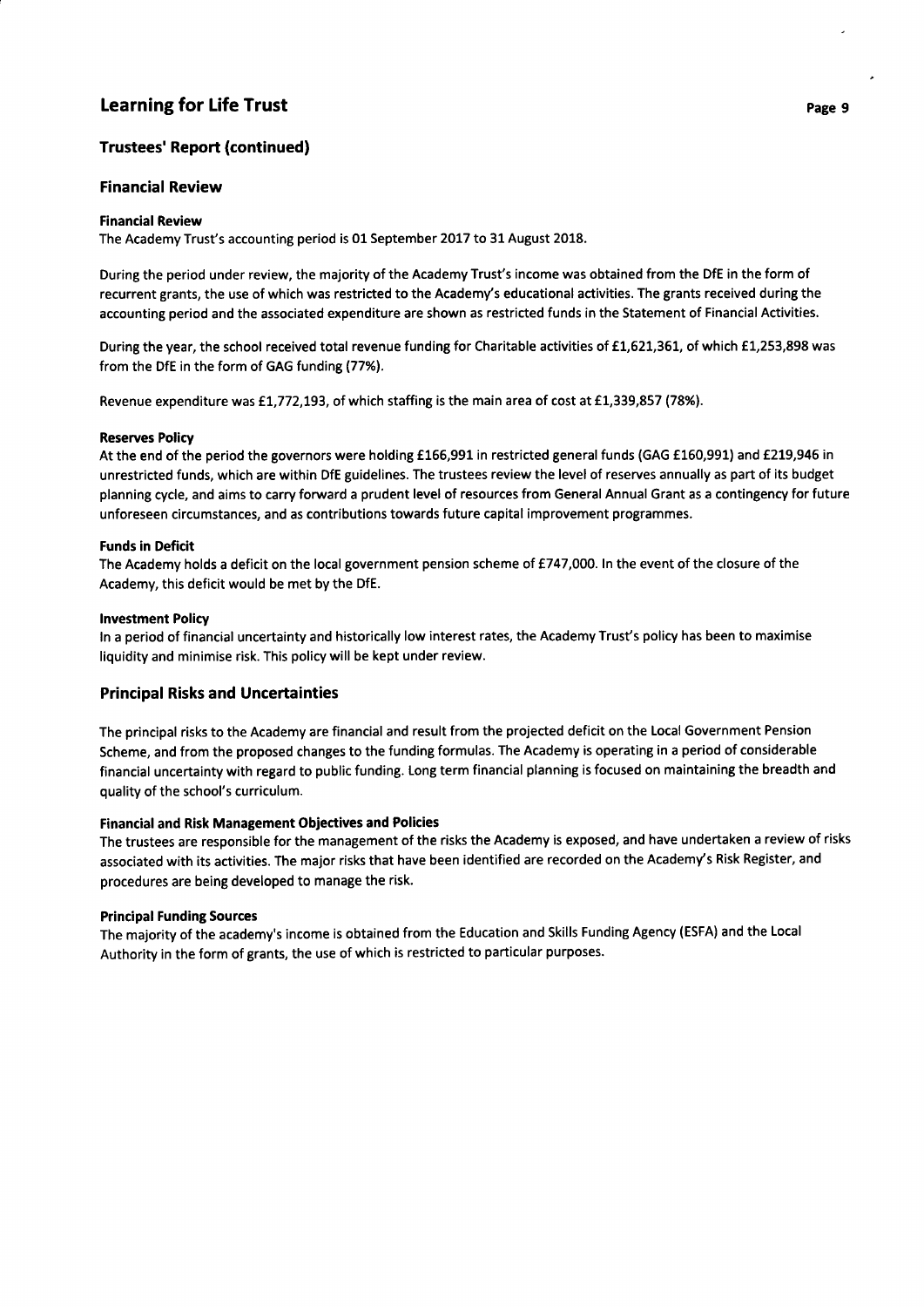### Trustees' Report (continued)

### Fundraising

The academy does not engage with professional fundraisers to undertake any fundraising activities on its behalf. The academy from time to time carries out minor level fundraising activity to raise funds for the academy whereby students seek voluntary donations from parents and the local community.

### Plans for Future Periods

The Trust will continue to strive to provide an outstanding education and improve the levels of performance of its pupils at all levels. The Trust will continue to aim to attract high quality teachers and support staff in order to deliver its objectives.

The Trust will continue to work with partner schools to improve the educational opportunities for pupils in the wider community. Full details of our plans for the future are given in our MAT lmprovement Plan.

The school has held talks with several schools who were keen to learn about Multi- Academy Trusts but who have not taken steps to move away from Local Authority control. The school is eligible to sponsor other primary schools and to support the Headteachers and the Senior Leadership Teams through their conversion to an Academy (with permission of the RSC) We will continue to work with other Good and Outstanding Primary schools to share best practice and resources through our school to school partnerships.

### Auditor

lnsofar as the trustees are aware:

- there is no relevant audit information of which the charitable company's auditor is unaware: and
- . the trustees have taken all steps that they ought to have taken to make themselves aware of any relevant audit information and to establish that the auditor is aware of that information.

The Trustees' report, incorporating a strategic report, was approved by order of the members of the board of trustees on 14 December 2018 and signed on its behalf by:

 $\bigcirc$  Negls

Mr O Nicols Chair of Trustees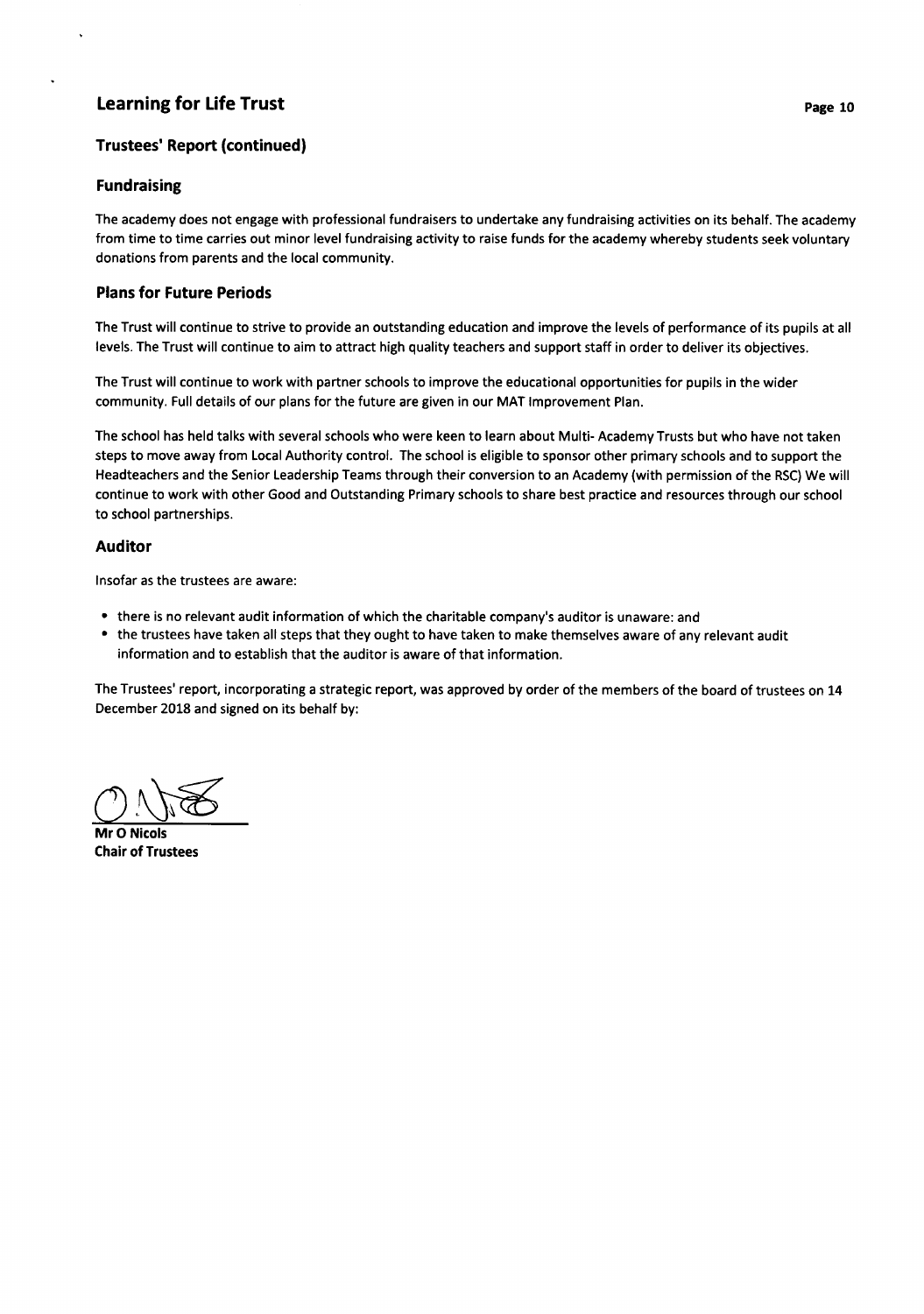### Governance Statement

#### Scope of Responsibility

As trustees, we acknowledge we have overall responsibility for ensuring that the Learning for Life Trust has an effective and appropriate system of control, financial and otherwise. However such a system is designed to manage rather than eliminate the risk of failure to achieve business objectives, and can provide only reasonable and not absolute assurance against material misstatement or loss.

The Board of Trustees has delegated the day-to-day responsibility to the Head teacher of Fairfield Primary School, as accounting officer, for ensuring financial controls conform with the requirements of both propriety and good financial management and in accordance with the requirements and responsibilities assigned to it in the funding agreement between the Learning for Trust and the Secretary of State for Education.

Governors are also responsible for reporting to the Board of Trustees any material weaknesses or breakdowns in internal control.

#### Governance

The information on governance included here supplements that described in the Trustees' report and in the Statement of Trustees' Responsibilities.

Attendance during the year at meetings of the trustee body was as follows:

|                                        | <b>Meetings</b> | Out of a |
|----------------------------------------|-----------------|----------|
| <b>Trustee</b>                         | attended        | possible |
| Mrs V Bennett                          |                 | 4        |
| Mr O Nicols                            | 4               | 4        |
| Mr A Cooney                            | 2               | 4        |
| Mr C Smith                             |                 | 4        |
| Mr C Steele (Appointed September 2017) | 4               | 4        |

Attendance during the year at meetings of the Local Governing Body was as follows:

|                      | <b>Meetings</b> | Out of a |
|----------------------|-----------------|----------|
| Governor             | attended        | possible |
| Mrs J Sutton         |                 |          |
| <b>Mrs V Bennett</b> |                 |          |
| Mr O Nicols          |                 | 3        |
| Mr C Smith           |                 |          |
| Mrs S Sapsford       |                 |          |
| Mr A Cooney          |                 |          |
| Mrs H Woodhead       |                 |          |
| Mr J Stephens        |                 |          |
| Mrs M Edmondson      | 3               |          |
| Mrs C Collings       | 3               |          |
| Miss H Kozich        |                 |          |

#### Governance Review

- In its third year, the trustee board has continued to operate using a scheme of delegation which details what accountability has been delegated to the local governing body.
- . An annual full governor skills audit was discussed and action agreed, which included increasing the size of the Local Governing Body through recruitment of required skills.
- , The trustees have also continued with a governance improvement plan as part of the school 3 year improvement plan, running from 2016 - 2019. This includes aims in improving training, improvement in monitoring, improvements in developing relationships with the parents and local community. The plan has detailed actions which are reviewed termly.
- . The trustees successfully recruited a new headteacher for Fairfield Primary school who commenced work in September 2017.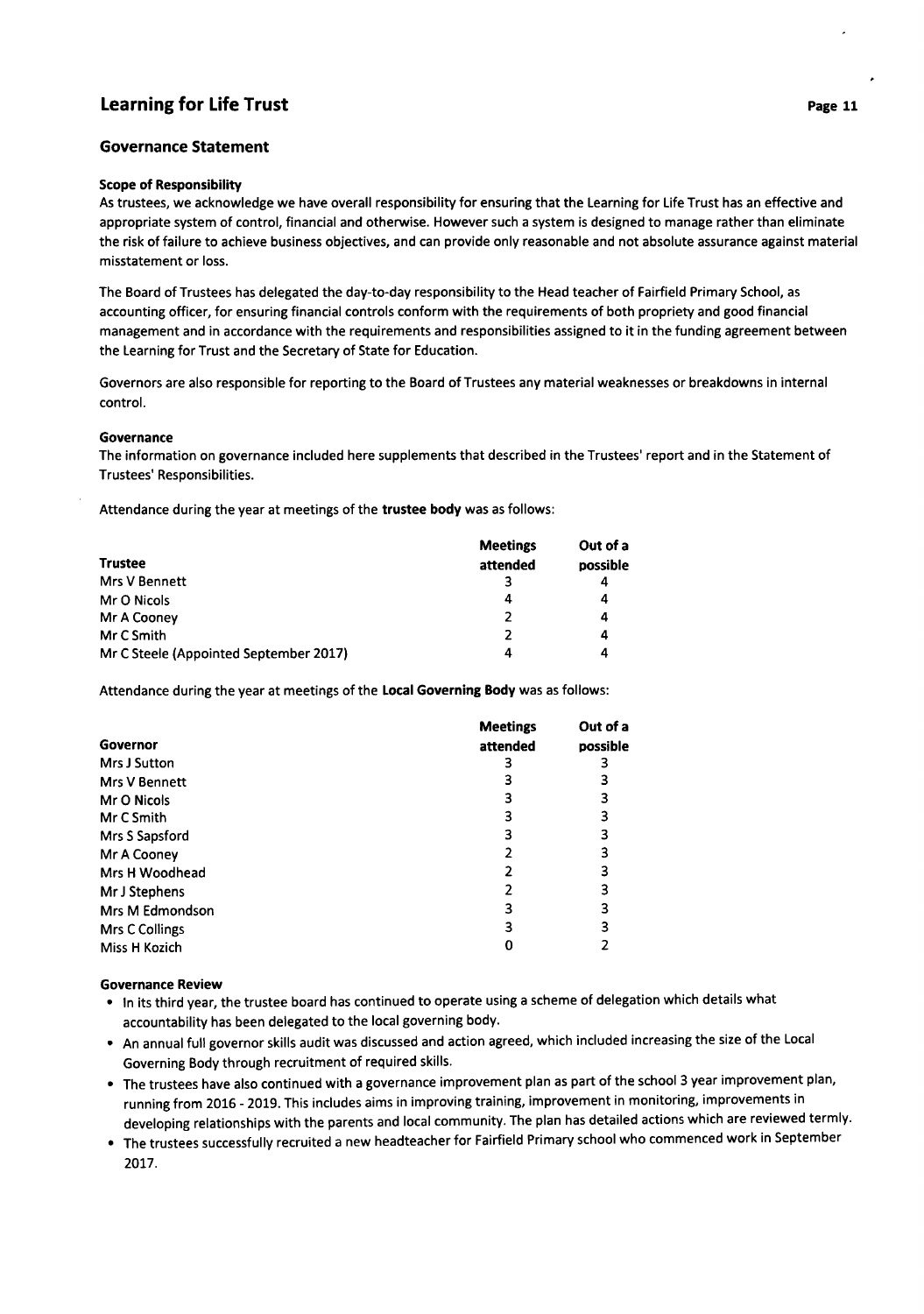### Governance Statement (continued)

#### Review of Value for Money

As accounting officer the Headteacher has responsibility for ensuring that the academy trust delivers good value in the use of public resources. The accounting officer understands that value for money refers to the educational and wider societal outcomes achieved in return for the taxpayer resources received.

The accounting officer considers how the trust's use of its resources has provided good value for money during each academic year, and reports to the board of trustees where value for money can be improved, including the use of benchmarking data where appropriate. The accounting officer for the academy trust has delivered improved value for money during the year by:

- . As a high proportion of the schools revenue expenditure is spent on teaching staff, the school undertakes an annual review of its curriculum offer and its staffing requirements to ensure it is appropriate for the size of school.
- . Contracts tendered via Cowen & Co with specialist knowledge for the CIF projects.

#### The Purpose of the System of lnternal Contro!

The system of internal control is designed to manage risk to a reasonable level rather than to eliminate all risk of failure to achieve policies, aims and objectives; it can therefore only provide reasonable and not absolute assurance of effectiveness. The system of internal control is based on an on-going process designed to identify and prioritise the risks to the achievement of Academy Trust policies, aims and objectives, to evaluate the likelihood of those risks being realised and the impact should they be realised, and to manage them efficiently, effectively and economically. The system of internal control has been in place in Learning for Life Trust for the period 01 September 2OL7 to 31 August 2018 and up to the date of approval of the annual report and financial statements.

#### Capacity to Handle Risk

The trustees has reviewed the key risks to which the academy trust is exposed together with the operating, financial and compliance controls that have been implemented to mitigate those risks. The trustees are of the view that there is a formal on-going process for identifying, evaluating and managing the Academy Trust's significant risks that has been in place for the period 01 September 2017 to 31 August 2018 and up to the date of approval of the annual report and financial statements. This process is regularly reviewed by the Trustees.

#### The Risk and Control Framework

The academy trust's system of internal financial control is based on a framework of regular management information and administrative procedures including the segregation of duties and a system of delegation and accountability. ln particular it includes:

- . comprehensive budgeting and monitoring systems with an annual budget and periodic financial reports which are reviewed and agreed by the board of trustees;
- . regular reviews by the finance committee of reports which indicate financial performance against the forecasts and of major purchase plans, capital works and expenditure programmes;
- . setting targets to measure financial and other performance;
- . clearly defined purchasing (asset purchase or capital investment) guidelines.
- . delegation of authority and segregation of duties;
- ' identification and management of risks.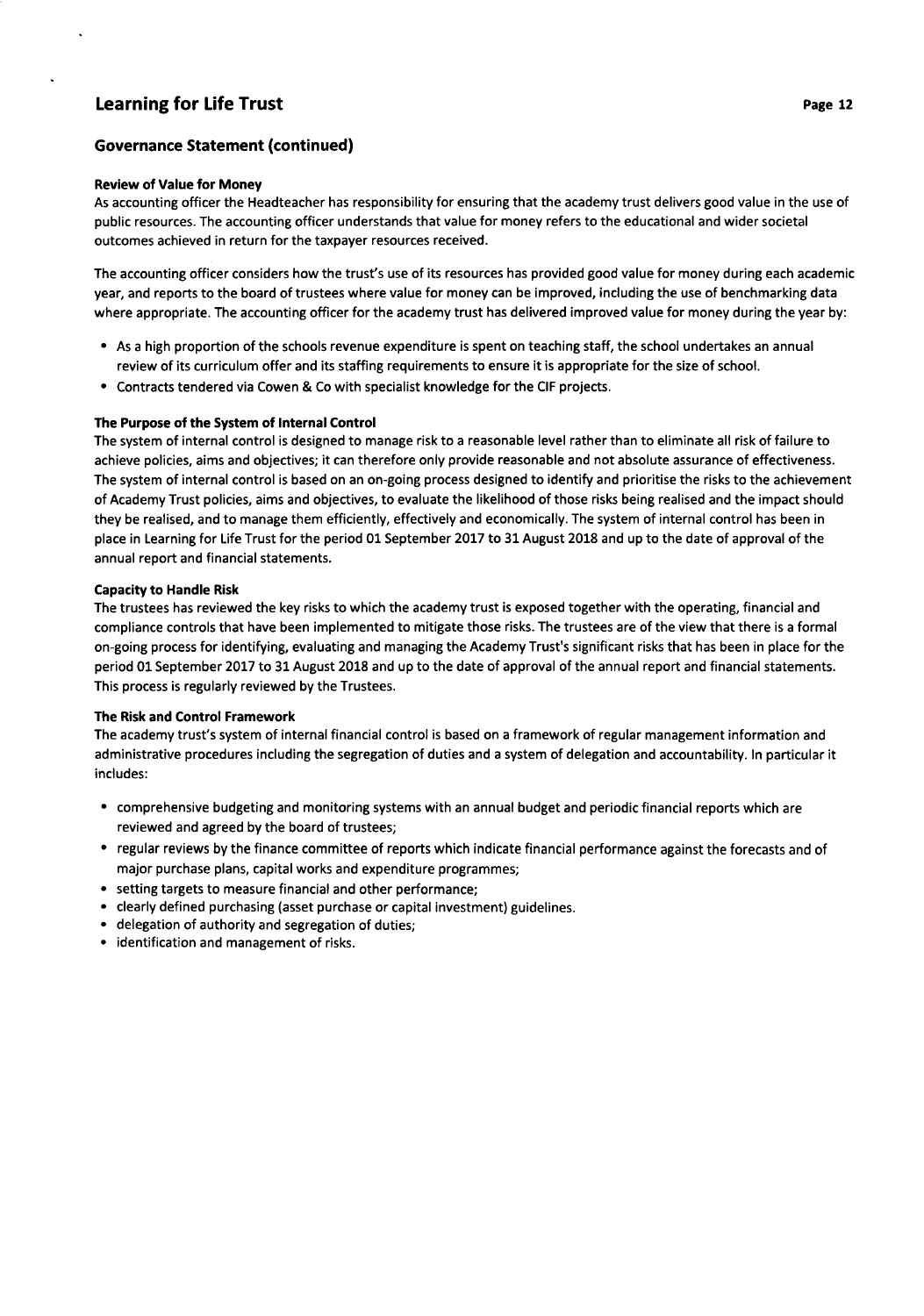### Governance Statement (continued)

The Governing Body has considered the need for a specific internal audit function and has decided not to appoint an internal auditor. However, the governors have appointed Saint and Co the external auditor, to perform additional checks.

The external auditor's role includes giving advice on financial matters and performing a range of checks on the academy trust's financial systems. ln particular the checks carried out in the current period included:

- . testing of payroll systems
- . testing of purchase systems
- . testing of control account/ bank reconciliations

On a termly basis, the auditor reports to the board of trustees on the operation of the systems of control and on the discharge of the board of trustees' financial responsibilities.

The external auditor has delivered their schedule of works as planned and any recommendations have been considered.

#### Review of Effectiveness

As accounting officer, the Head has responsibility for reviewing the effectiveness of the system of internal control. During the year in question the review has been informed by:

- . the work of the external auditor;
- the financial management and governance self-assessment process;
- . the work of the executive managers within the academy trust who have responsibility for the development and maintenance of the internal control framework.

The Accounting Officer has been advised of the implications of the result of their review of the system of internal control by the Resources Committee and a plan to address weaknesses and ensure continuous improvement of the system is in place.

Approved by order of the members of the Trustee Body on 14 December 2018 and signed on its behalf by:

My Company of the My Company of the My Company of the My Company of the My Company of the My Company of the My Company of the My Company of the My Company of the My Company of the My Company of the My Company of the My Com

Mr O Nicols Chair of Trustees

Mr C Steele Accounting Officer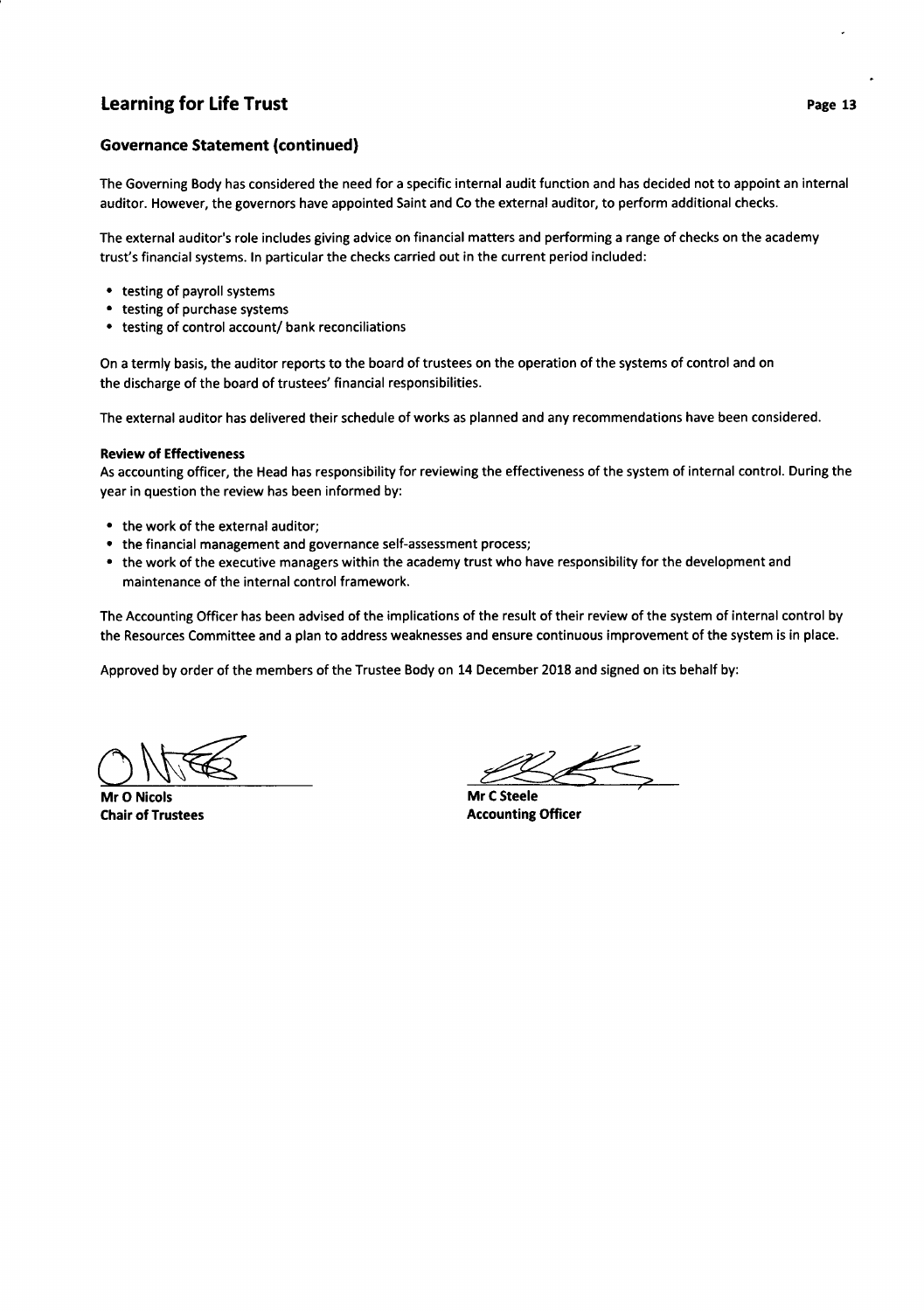### Statement on Regularity, Propriety and Compliance

As accounting officer of Learning for Life Trust I have considered my responsibility to notify the academy trust board of trustees and the Education and Skills Funding Agency (ESFA) of material irregularity, impropriety and non-compliance with ESFA terms and conditions of funding, under the funding agreement in place between the academy trust and the Secretary of State for Education. As part of my consideration I have had due regard to the requirements of the Academies Financial Handbook 2017.

I confirm that I and the academy trust board of trustees are able to identify any material irregular or improper use of all funds by the academy trust, or material non-compliance with the terms and conditions of funding under the academy trust's funding agreement and the Academies Financial Handbook 2017.

<sup>I</sup>confirm that no instances of material irregularity, impropriety or funding non-compliance have been discovered to date. lf any instances are identified after the date of this statement, these will be notified to the board of trustees and ESFA.

 $\mathscr{B}$ 

Mr C Steele Accounting Officer

 $14/12/8$  Date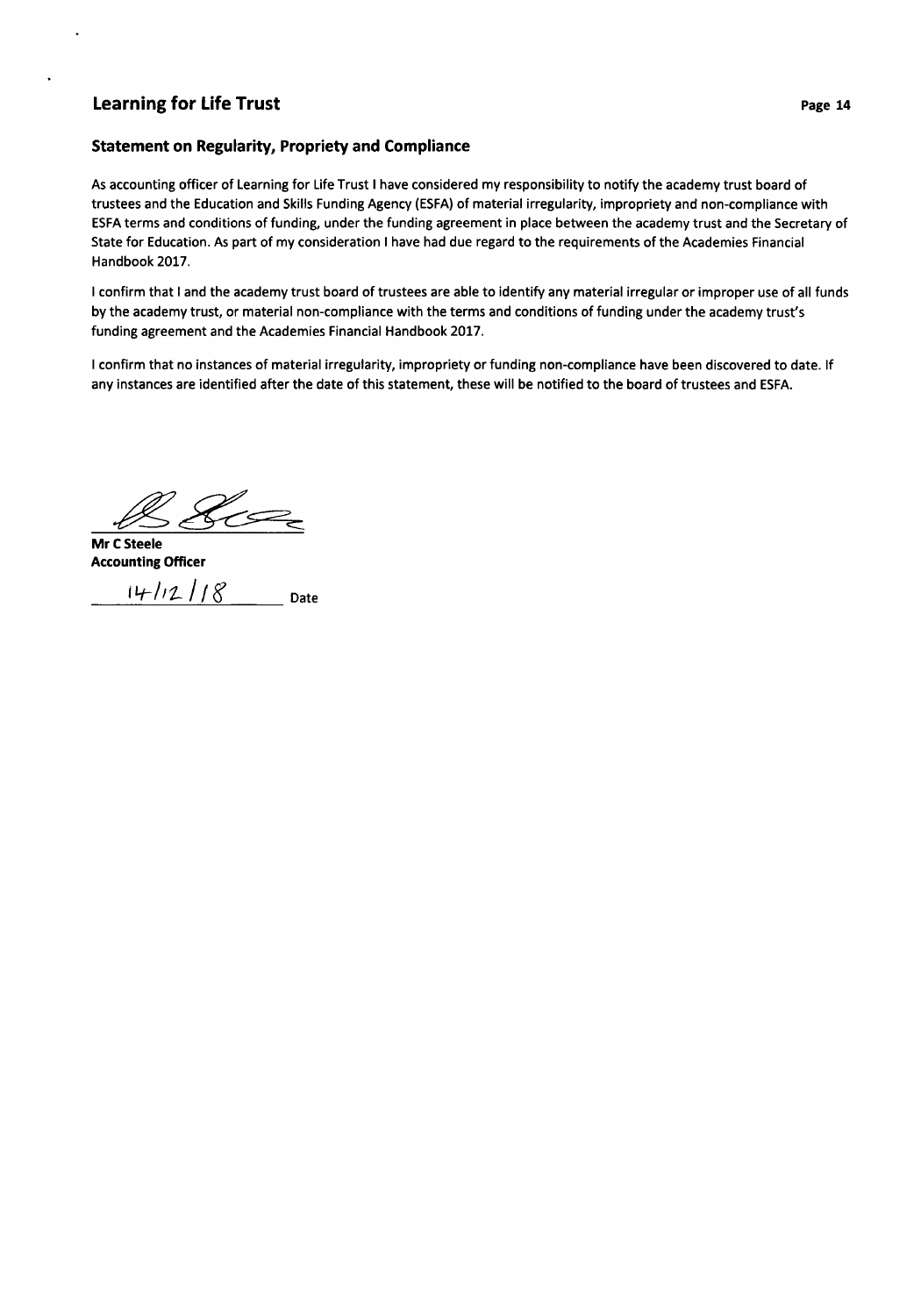### Statement of Trustees' Responsibilities

The trustees (who act as governors of Learning for Life Trust and are also the directors of the charitable company for the purposes of company law) are responsible for preparing the Trustees' Report and the financial statements in accordance with the Annual Accounts Direction published by the Education and Skills Funding Agency, United Kingdom Accounting Standards (United Kingdom Generally Accepted Accounting Practice) and applicable law and regulations.

Company law requires the trustees to prepare financial statements for each financial year. Under company law the trustees must not approve the financial statements unless they are satisfied that they give a true and fair view of the state of affairs of the charitable company and of its incoming resources and application of resources, including its income and expenditure, for that period. ln preparing these financial statements, the trustees are required to:

- . select suitable accounting policies and then apply them consistently
- . observe the methods and principles in the Charities SORP 2015 and the Academies Accounts Direction 2017 to 2018
- . make judgments and accounting estimates that are reasonable and prudent
- o state whether applicable UK Accounting Standards [FRS 102] have been followed, subject to any material departures disclosed and explained in the financial statements
- . prepare the financial statements on the going concern basis unless it is inappropriate to presume that the charitable company will continue in business.

The trustees are responsible for keeping adequate accounting records that are sufficient to show and explain the charitable company's transactions and disclose with reasonable accuracy at any time the financial position of the charitable company and enable them to ensure that the financial statements comply with the Companies Act 2006. They are also responsible for safeguarding the assets of the charitable company and hence for taking reasonable steps for the prevention and detection of fraud and other irregularities.

The trustees are responsible for ensuring that in its conduct and operation the charitable company applies financial and other controls, which conform with the requirements both of propriety and of good financial management. They are also responsible for ensuring grants received from ESFA/DfE have been applied for the purposes intended.

The trustees are responsible for the maintenance and integrity of the corporate and financial information included on the charitable company's website. Legislation in the United Kingdom governing the preparation and dissemination of financial statements may differ from legislation in other jurisdictions.

Approved by order of the members of the Board of Trustees and signed on its behalf by:

 $\circled{0}$ .  $\sqrt{166}$ 

Mr O Nicols Chair of Trustees